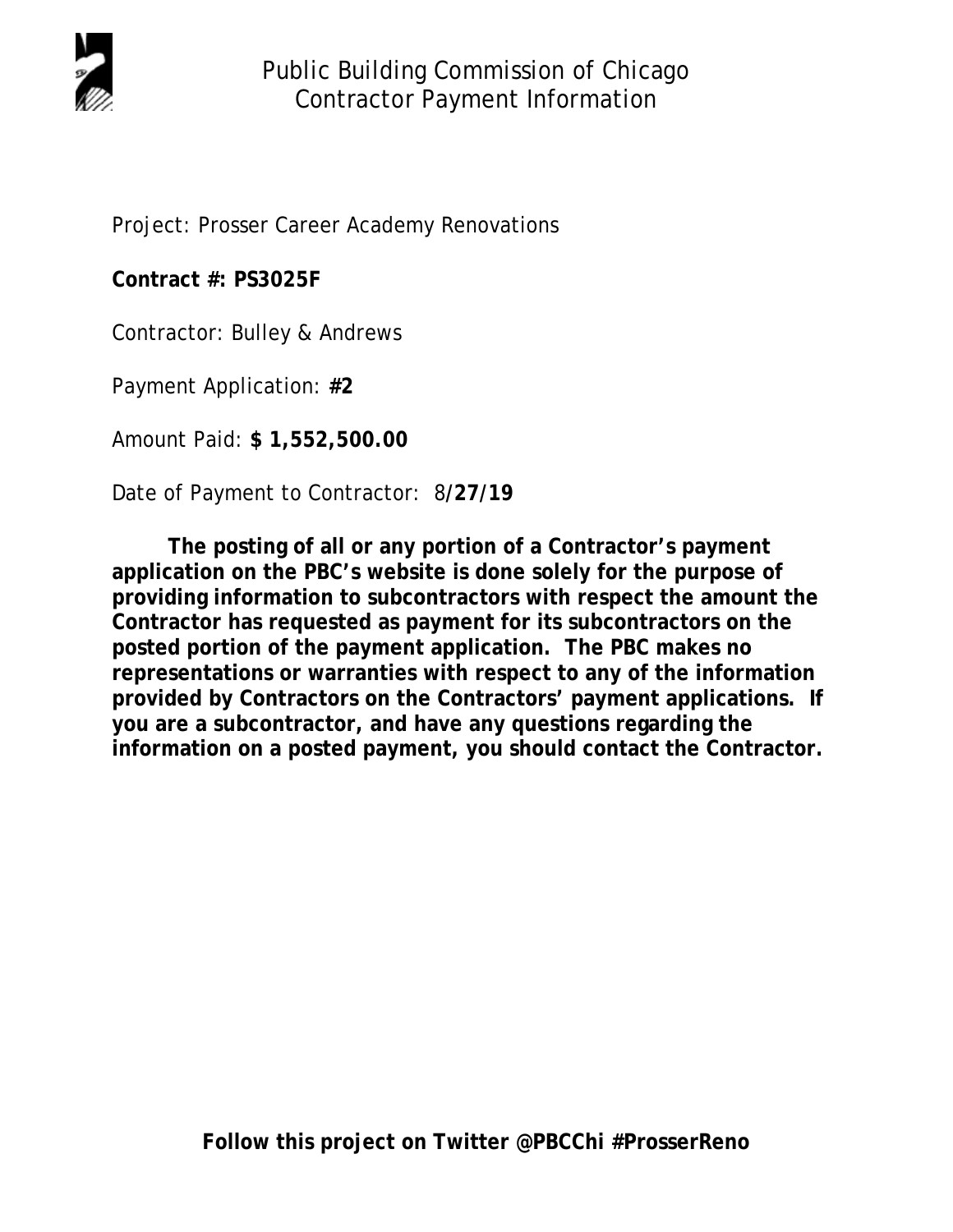## PUBLIC BUILDING COMMISSION OF CHICAGO

# PAYMENT REQUEST FORM CHECKLIST

| Monthly Estimate No.: |                |  |                       |  |  |  |
|-----------------------|----------------|--|-----------------------|--|--|--|
| For the Period:       |                |  | 7/1/2019 to 7/31/2019 |  |  |  |
| Contract No.:         | <b>PS3025F</b> |  |                       |  |  |  |

Date:  $\qquad \qquad$ 7/31/2019

## To: PUBLIC BUILDING COMMISSION OF CHICAGO

 $\mathbb{R}^2$  .

For Work On: Prosser Career Academy CTE - Renovation Work

| <b>ITEM</b><br>NO. | <b>EXHIBIT</b>                    | <b>DESCRIPTION</b>                                                   |  |  |  |  |  |
|--------------------|-----------------------------------|----------------------------------------------------------------------|--|--|--|--|--|
| 11                 | □ EXHIBIT S (cover page)          | CERTIFICATE OF ARCHITECT OR PMO                                      |  |  |  |  |  |
| <u>2</u>           | <b>EXHIBIT A</b>                  | <b>CONTRACTOR'S SWORN STATEMENT (PARTIAL PAYMENT)</b>                |  |  |  |  |  |
| 3                  | <b>MEXHIBIT A</b>                 | CONTRACTOR'S SWORN STATEMENT (PARTIAL PAYMENT) signature/notary page |  |  |  |  |  |
| $\vert$ 4          | ⊠ EXHIBIT M                       | <b>PAYMENT REQUEST FORM (SOV)</b>                                    |  |  |  |  |  |
| 5                  | <b>EXHIBIT M</b>                  | <b>SUMMARY OF ESTIMATE SHEETS</b>                                    |  |  |  |  |  |
| 6                  | <b>EXHIBIT M</b>                  | <b>PAYMENT APPLICATION FORM CONTINGENCY CHANGE ORDER</b>             |  |  |  |  |  |
| <sup>7</sup>       | □IEXHIBIT M                       | <b>PAYMENT APPLICATION FORM CHANGE ORDER</b>                         |  |  |  |  |  |
| 8                  | <b>DIEXHIBIT M</b>                | <b>PAYMENT APPLICATION FORM MATERIAL STORED</b>                      |  |  |  |  |  |
| 9                  | □EXHIBIT M                        | <b>PAYMENT APPLICATION FORM SITEWORK ALLOWANCE</b>                   |  |  |  |  |  |
| 10                 | <b>MEXHIBIT M</b>                 | <b>CONTRACTOR'S WAIVER OF LEIN FOR PARTIAL PAYMENT</b>               |  |  |  |  |  |
| 11                 | <b><i><b>ISLEXHIBIT M</b></i></b> | <b>STATUS REPORT OF MBE/WBE SUBCONTRACT PAYMENTS</b>                 |  |  |  |  |  |
| $ 12\rangle$       |                                   | PAY APP #02 - CONTINGENCY LOG                                        |  |  |  |  |  |
|                    |                                   |                                                                      |  |  |  |  |  |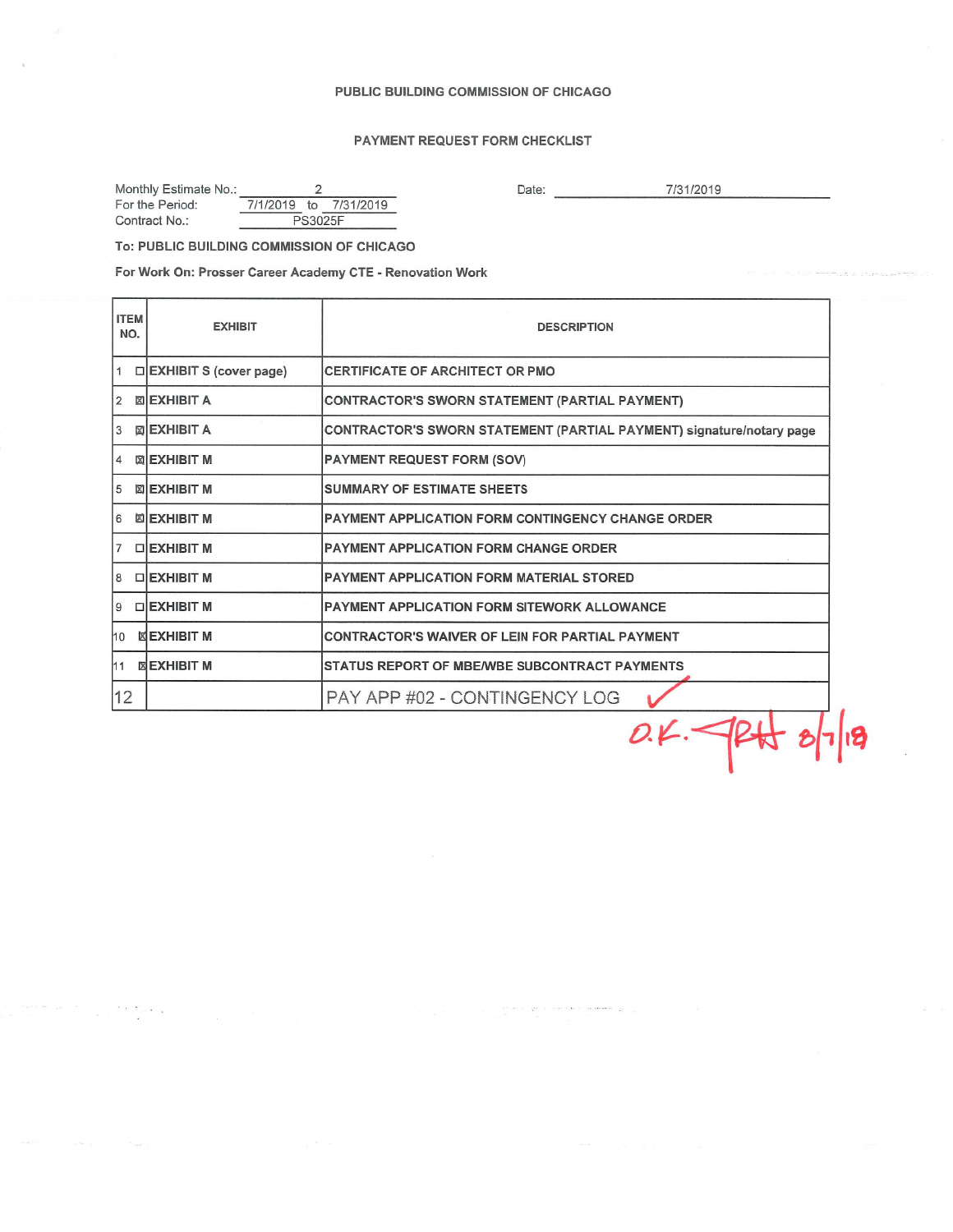### **PUBLIC BUILDING COMMISSION OF CHICAGO**

#### **EXHIBIT A**

#### **CONTRACTOR'S SWORN STATEMENT AND AFFIDAVIT FOR PARTIAL PAYMENT (1 of 2)**

|                     |                                                                                                                                                                                                                                                                                                 | CONTRACTOR BULLEY & ANDREWS, LLC.<br>Project Name PROSSER CAREER ACADEMY CTE                                                                                                                                                                                                                                                                                                                |                   |               |                       |                |                                   |                                   |               |            |                      |                |                   |
|---------------------|-------------------------------------------------------------------------------------------------------------------------------------------------------------------------------------------------------------------------------------------------------------------------------------------------|---------------------------------------------------------------------------------------------------------------------------------------------------------------------------------------------------------------------------------------------------------------------------------------------------------------------------------------------------------------------------------------------|-------------------|---------------|-----------------------|----------------|-----------------------------------|-----------------------------------|---------------|------------|----------------------|----------------|-------------------|
| PBC Project # 05375 |                                                                                                                                                                                                                                                                                                 |                                                                                                                                                                                                                                                                                                                                                                                             |                   |               |                       |                |                                   |                                   |               |            |                      |                |                   |
|                     |                                                                                                                                                                                                                                                                                                 |                                                                                                                                                                                                                                                                                                                                                                                             |                   |               |                       |                |                                   |                                   |               |            |                      |                |                   |
| Job Location        | 2148 N. LONG AVE CHICAGO, IL 60639                                                                                                                                                                                                                                                              |                                                                                                                                                                                                                                                                                                                                                                                             |                   |               |                       |                |                                   |                                   |               |            |                      |                |                   |
| Owner               | Public Building Commission Of Chicago                                                                                                                                                                                                                                                           |                                                                                                                                                                                                                                                                                                                                                                                             |                   |               |                       |                | <b>APPLICATION FOR PAYMENT #2</b> |                                   |               |            |                      |                |                   |
|                     |                                                                                                                                                                                                                                                                                                 |                                                                                                                                                                                                                                                                                                                                                                                             |                   |               |                       |                |                                   |                                   |               |            |                      |                |                   |
|                     | STATE OF ILLINOIS }<br>SS<br>COUNTY OF COOK                                                                                                                                                                                                                                                     |                                                                                                                                                                                                                                                                                                                                                                                             |                   |               |                       |                |                                   |                                   |               |            |                      |                |                   |
|                     |                                                                                                                                                                                                                                                                                                 | The affiant, being first duly sworn on oath, deposes and says that he/she is CFO / VICE PRESIDENT, of BULLEY & ANDREWS, LLC, an Illinois corporation, and duly authorized to make this Affidavit in behalf of said                                                                                                                                                                          |                   |               |                       |                |                                   |                                   |               |            |                      |                |                   |
|                     | corporation, and individually; that he/she is well acquainted with the facts herein set forth and that said corporation is the Contractor with the PUBLIC BUILDING COMMISSION OF CHICAGO, Owner, under Contract No.<br>PS3025F dated the 13th day of February, 2019, for the following project: |                                                                                                                                                                                                                                                                                                                                                                                             |                   |               |                       |                |                                   |                                   |               |            |                      |                |                   |
|                     | PROSSER CAREER ACADEMY CTE - RENOVATION WORK                                                                                                                                                                                                                                                    |                                                                                                                                                                                                                                                                                                                                                                                             |                   |               |                       |                |                                   |                                   |               |            |                      |                |                   |
|                     |                                                                                                                                                                                                                                                                                                 |                                                                                                                                                                                                                                                                                                                                                                                             |                   |               |                       |                |                                   |                                   |               |            |                      |                |                   |
|                     |                                                                                                                                                                                                                                                                                                 | that the following statements are made for the purpose of procuring a partial payment of                                                                                                                                                                                                                                                                                                    |                   |               |                       | \$1,552,500.00 |                                   | under the terms of said Contract; |               |            |                      |                |                   |
|                     | That the work for which payment is requested has been completed, free and clear of any and all claims, liens, charges, and expenses of any kind or nature whatsoever, and in full compliance with the                                                                                           |                                                                                                                                                                                                                                                                                                                                                                                             |                   |               |                       |                |                                   |                                   |               |            |                      |                |                   |
|                     |                                                                                                                                                                                                                                                                                                 | contract documents and the requirements of said Owner under them. That for the purposes of said contract, the following persons have been contracted with, and have furnished or prepared<br>materials, equipment, supplies, and services for, and having done labor on said improvement. That the respective amounts set forth opposite their names is the full amount of money due and to |                   |               |                       |                |                                   |                                   |               |            |                      |                |                   |
|                     |                                                                                                                                                                                                                                                                                                 | become due to each of them respectively. That this statement is a full, true, and complete statement of all such persons and of the full amount now due and the amount heretofore paid to each of them<br>for such labor, materials, equipment, supplies, and services, furnished or prepared by each of them to or on account of said work, as stated:                                     |                   |               |                       |                |                                   |                                   |               |            |                      |                |                   |
|                     |                                                                                                                                                                                                                                                                                                 |                                                                                                                                                                                                                                                                                                                                                                                             |                   |               |                       |                |                                   |                                   |               |            |                      |                |                   |
|                     |                                                                                                                                                                                                                                                                                                 |                                                                                                                                                                                                                                                                                                                                                                                             |                   |               |                       |                |                                   |                                   |               |            |                      |                |                   |
|                     |                                                                                                                                                                                                                                                                                                 |                                                                                                                                                                                                                                                                                                                                                                                             |                   |               |                       |                |                                   |                                   |               |            |                      |                |                   |
| ITEM#               | Subcontractor Name & Address                                                                                                                                                                                                                                                                    | Type of Work                                                                                                                                                                                                                                                                                                                                                                                | Original contract | Change Orders | Adjusted Contract Amt | % Complete     | Previous                          | -Work Completed--<br>Current      | Total to date | retainage  | net previous billing | net amount due | remaining to bill |
|                     |                                                                                                                                                                                                                                                                                                 |                                                                                                                                                                                                                                                                                                                                                                                             | amount            |               |                       |                |                                   |                                   |               |            |                      |                |                   |
| 01000               | <b>BULLEY &amp; ANDREWS</b>                                                                                                                                                                                                                                                                     | <b>GENERAL CONDITIONS</b>                                                                                                                                                                                                                                                                                                                                                                   | 398,260.00        | 4,975.52      | 403,235.52            | 40%            | 79,652.00                         | 81,648.00                         | 161,300.00    | 16,130.00  | 71,686.80            | 73,483.20      | 258,065.52        |
| 01520               | <b>BULLEY &amp; ANDREWS</b>                                                                                                                                                                                                                                                                     | <b>P&amp;P BOND</b>                                                                                                                                                                                                                                                                                                                                                                         | 69,816.26         |               | 69,816.26             | 100%           | 69,816.26                         | 0.00                              | 69,816.26     | 6,981.63   | 62,834.63            | 0.00           | 6,981.63          |
| 01701               | <b>BULLEY &amp; ANDREWS</b>                                                                                                                                                                                                                                                                     | PRECON SERVICES                                                                                                                                                                                                                                                                                                                                                                             | 100,000.00        |               | 100,000.00            | 100%           | 100,000.00                        | 0.00                              | 100,000.00    | 10,000.00  | 90,000.00            | 0.00           | 10,000.00         |
| 01990               | <b>BULLEY &amp; ANDREWS</b>                                                                                                                                                                                                                                                                     | PBC ALLOWANCES                                                                                                                                                                                                                                                                                                                                                                              | 210,000.00        |               | 210,000.00            | 0%             | 0.00                              | 0.00                              | 0.00          | 0.00       | 0.00                 | 0.00           | 210,000.00        |
| 01991               | <b>BULLEY &amp; ANDREWS</b>                                                                                                                                                                                                                                                                     | <b>M CONTINGENCY</b>                                                                                                                                                                                                                                                                                                                                                                        | 200,000.00        | (85, 497.31)  | 114,502.69            | 0%             | 0.00                              | 0.00                              | 0.00          | 0.00       | 0.00                 | 0.00           | 114,502.69        |
| 01992               | <b>BULLEY &amp; ANDREWS</b>                                                                                                                                                                                                                                                                     | PBC CONTINGENCY                                                                                                                                                                                                                                                                                                                                                                             | 450,000.00        |               | 450,000.00            | 0%             | 0.00                              | 0.00                              | 0.00          | 0.00       | 0.00                 | 0.00           | 450,000.00        |
| 02001S              | MILBURN, LLC                                                                                                                                                                                                                                                                                    | DEMOLITION                                                                                                                                                                                                                                                                                                                                                                                  | 889,800.00        |               | 889,800.00            | 100%           | 889,800.00                        | 0.00                              | 889,800.00    | 88,980.00  | 800,820.00           | 0.00           | 88,980.00         |
| 02002               | <b>BULLEY &amp; ANDREWS</b>                                                                                                                                                                                                                                                                     | DEMO / ABATEMENT OT                                                                                                                                                                                                                                                                                                                                                                         | 0.00              | 47,070.46     | 47,070.46             | 0%             | 0.00                              | 0.00                              | 0.00          | 0.00       | 0.00                 | 0.00           | 47,070.46         |
| 04000S              | A HORN, INC                                                                                                                                                                                                                                                                                     | MASONRY                                                                                                                                                                                                                                                                                                                                                                                     | 525,900.00        | 5,070.00      | 530,970.00            | 26%            | 0.00                              | 136,270.00                        | 136,270.00    | 13,627.00  | 0.00                 | 122,643.00     | 408,327.00        |
| 05000S              | <b>SG KRAUSS CO</b>                                                                                                                                                                                                                                                                             | STRUCTURAL STEEL                                                                                                                                                                                                                                                                                                                                                                            | 657,552.00        |               | 657,552.00            | 40%            | 0.00                              | 261,752.00                        | 261,752.00    | 26,175.20  | 0.00                 | 235,576.80     | 421,975.20        |
| 06000               | <b>BULLEY &amp; ANDREWS</b>                                                                                                                                                                                                                                                                     | <b>GENERAL TRADES</b>                                                                                                                                                                                                                                                                                                                                                                       | 792,117.00        |               | 792,117.00            | 18%            | 35,000.00                         | 106,000.00                        | 141,000.00    | 14,100.00  | 31,500.00            | 95,400.00      | 665,217.00        |
| 07000S              | A-1 ROOFING CO                                                                                                                                                                                                                                                                                  | ROOFING                                                                                                                                                                                                                                                                                                                                                                                     | 175,600.00        |               | 175,600.00            | 0%             | 0.00                              | 0.00                              | 0.00          | 0.00       | 0.00                 | 0.00           | 175,600.00        |
| 09000S              | H&P CONTRACTOR, INC                                                                                                                                                                                                                                                                             | DRYWALL & CEILINGS                                                                                                                                                                                                                                                                                                                                                                          | 325,500.00        |               | 325,500.00            | 31%            | 12,000.00                         | 88,450.00                         | 100,450.00    | 10,045.00  | 10,800.00            | 79,605.00      | 235,095.00        |
| 09600S              | MR. DAVID'S FLOORING INT'L FLOORING                                                                                                                                                                                                                                                             |                                                                                                                                                                                                                                                                                                                                                                                             | 670,740.00        |               | 670,740.00            | 0%             | 0.00                              | 0.00                              | 0.00          | 0.00       | 0.00                 | 0.00           | 670,740.00        |
| 09900S              | ALL-TECH DECORATING CO                                                                                                                                                                                                                                                                          | PAINTING                                                                                                                                                                                                                                                                                                                                                                                    | 172,800.00        |               | 172,800.00            | 0%             | 0.00                              | 0.00                              | 0.00          | 0.00       | 0.00                 | 0.00           | 172,800.00        |
| 11100S              | <b>GREAT LAKES WEST</b>                                                                                                                                                                                                                                                                         | KITCHEN EQUIPMENT                                                                                                                                                                                                                                                                                                                                                                           | 226,441.00        |               | 226.441.00            | 0%             | 0.00                              | 0.00                              | 0.00          | 0.00       | 0.00                 | 0.00           | 226,441.00        |
| 15000S              | AMBER MECHANICAL                                                                                                                                                                                                                                                                                | MECHANICAL                                                                                                                                                                                                                                                                                                                                                                                  | 2,290,000.00      | 2,730.00      | 2,292,730.00          | 15%            | 55,000.00                         | 278,650.00                        | 333,650.00    | 33,365.00  | 49,500.00            | 250,785.00     | 1,992,445.00      |
| 15400S              | TERRY PLUMBING                                                                                                                                                                                                                                                                                  | PLUMBING                                                                                                                                                                                                                                                                                                                                                                                    | 616,895.00        | 4,134.00      | 621,029.00            | 39%            | 31,500.00                         | 208,334.00                        | 239,834.00    | 23,983.00  | 28,350.00            | 187,501.00     | 405,178.00        |
| 16000S              | FITZGERALDS ELECTRICAL                                                                                                                                                                                                                                                                          | ELECTRICAL                                                                                                                                                                                                                                                                                                                                                                                  | 2,007,650.00      | 21,517.33     | 2,029,167.33          | 32%            | 137,400.00                        | 520,212.33                        | 657,612.33    | 65,761.23  | 123,660.00           | 468,191.10     | 1,437,316.23      |
| 81999               | <b>BULLEY &amp; ANDREWS</b>                                                                                                                                                                                                                                                                     | GENERAL LIABILITY INS.                                                                                                                                                                                                                                                                                                                                                                      | 237,376.39        |               | 237,376.39            | 100%           | 237,376.39                        | 0.00                              | 237,376.39    | 23,737.64  | 213,638.75           | 0.00           | 23,737.64         |
| 83000               | <b>BULLEY &amp; ANDREWS</b>                                                                                                                                                                                                                                                                     | FEE                                                                                                                                                                                                                                                                                                                                                                                         | 283,552.35        |               | 283,552.35            | 31%            | 42,455.35                         | 43,683.67                         | 86,139.02     | 8,614.30   | 38,209.82            | 39,314.90      | 206,027.63        |
| <b>SUBTOTAL</b>     |                                                                                                                                                                                                                                                                                                 |                                                                                                                                                                                                                                                                                                                                                                                             | 11,300,000.00     | 0.00          | 11,300,000.00         | 30.22%         | 1,690,000.00                      | 1,725,000.00                      | 3,415,000.00  | 341,500.00 | 1,521,000.00         | 1,552,500.00   | 8,226,500.00      |